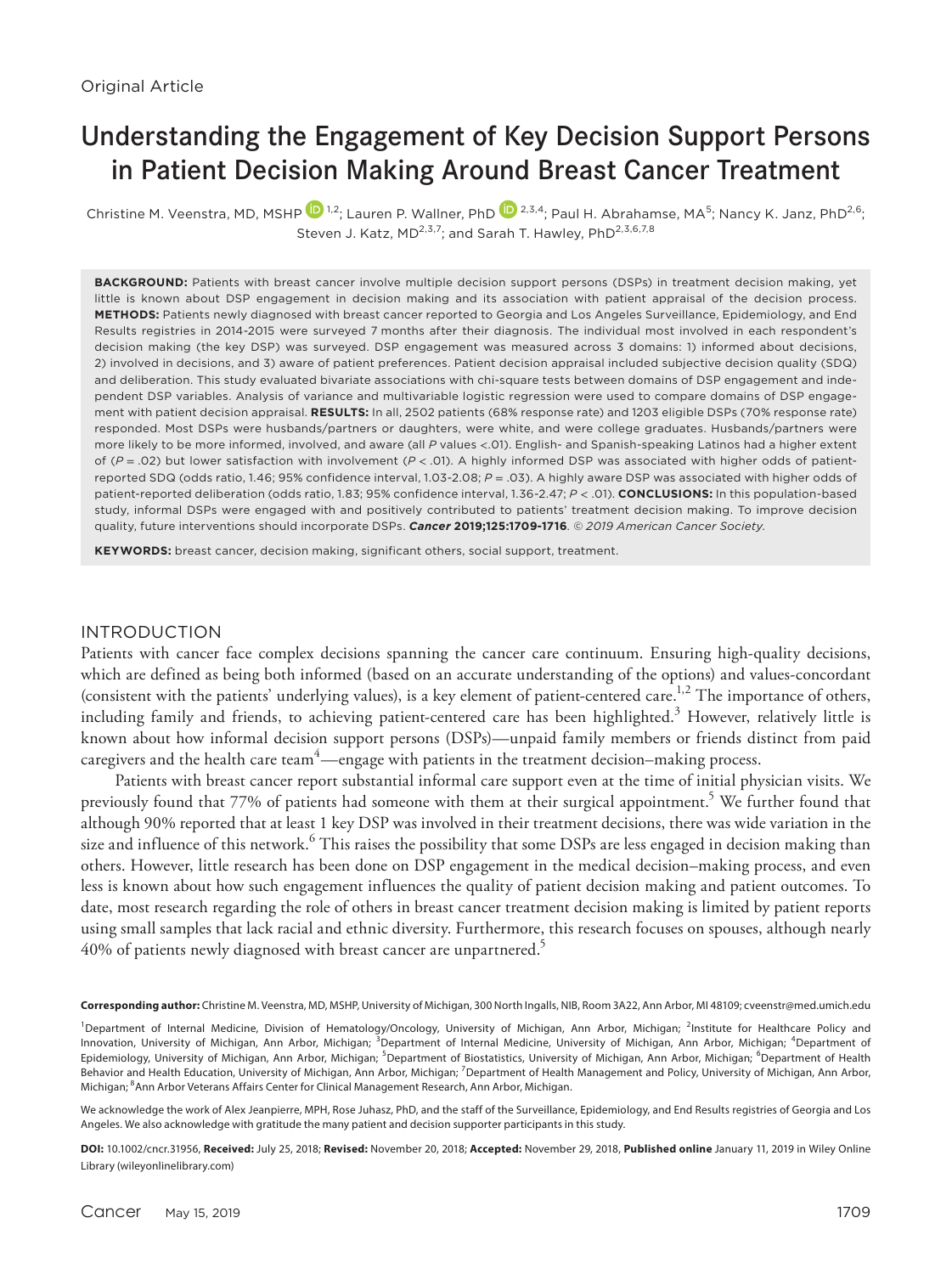To fill these gaps, we undertook a study using a unique data set consisting of paired data from patients with early-stage breast cancer and their key DSPs. Our aims were to better understand DSP-reported engagement in patients' treatment decision–making process and to investigate associations between DSP engagement and patients' appraisal of their treatment decisions.

# MATERIALS AND METHODS

# *Study Population*

As described previously, the Individualized Cancer Care (iCanCare) study is a large, population-based survey study of women with breast cancer. We accrued 3930 women, aged 20 to 79 years, with newly diagnosed stage 0 to II breast cancer as reported to the Surveillance, Epidemiology, and End Results (SEER) registries of Georgia and Los Angeles County in 2014- 2015. Exclusion criteria included stage III or IV disease, tumors larger than 5 cm, and an inability to complete a questionnaire in English or Spanish ( $n = 258$ ).

Patients were identified via rapid case ascertainment from surgical pathology reports and were mailed surveys approximately 2 months after surgery (median time from diagnosis to survey completion, 7 months). We provided a \$20 cash incentive and used a modified Dillman approach: we included postcard reminders and phone reminders with the option to complete the survey during a phone interview in Spanish or English.<sup>7-9</sup> All materials were sent in Spanish and English to those with Spanish surnames.<sup>5,7</sup> Survey responses were merged with SEER clinical data.

Patients were asked to complete a table describing individuals who played a key role in decisions about locoregional and systemic treatment.<sup>6</sup> They were then instructed to think about the person who was "most helpful" in these decisions (the key DSP) and asked to either 1) provide the name and mailing address of this individual directly to our research team or 2) receive a survey packet to deliver to this individual (including mailing if needed; postage was included). Eligible DSPs were 21 years old or older, were able to read English or Spanish, and resided in the United States. Study enrollment is diagramed in Figure 1. There were 1713 eligible key DSPs who were surveyed: 783 surveys were sent directly to the DSP, and 930 were given to the DSP via the patient.

The study was approved by the University of Michigan institutional review board and the state and institutional (Emory University and University of Southern California) review boards of the SEER registries.

# *Measures*

The questionnaire content was developed on the basis of a conceptual framework derived from research on couples dealing with cancer developed by Northouse et al,<sup>10</sup> and it was informed by research on the role of others in decision making.5,8,11,12 We used standard techniques to assess content validity, including expert reviews and cognitive pretesting and pilot testing of measures in selected patient and DSP populations.

# DSP engagement

Guided by our conceptual framework, we asked DSPs about 3 domains of engagement in decision making developed from the concept of patient-centered care: 1) feeling informed about decisions, 2) feeling involved in decisions (extent of and satisfaction with involvement), and 3) feeling aware of patients' underlying values and treatment preferences. The items that compose each domain are based on existing measures or prior studies of patients with breast cancer,<sup>5,12-16</sup> our work surveying significant others, $12$  and our cognitive pretesting and piloting in preparation for this study. We used factor analysis, Cronbach's α, and item response theory to assess each domain of DSP engagement, and we rescaled each domain to a 5-point scale for ease of use.

Table 1 shows the specific items composing each domain of engagement. We measured the domain of feeling informed by asking DSPs whether they had received enough information about various aspects of therapy (yes/no). Responses were tabulated as a count of the number of items for which DSPs responded that they had received enough information, and they were scored from 0 to 5 (Cronbach's  $\alpha = .82$ ), with higher scores indicating a higher degree of being informed.

We measured the domain of feeling involved by asking DSPs to report on the extent of and satisfaction with their involvement in the decision-making process. Extent of involvement was measured by 6 items asking DSPs how often they had attended appointments, taken notes, talked or shared information about treatment options, helped to manage side effects, and taken the patient to appointments (on a 5-point Likert scale ranging from not at all to almost always). Responses to these items were averaged to create a composite scale (Cronbach's  $\alpha = .80$ ), with higher scores indicating greater involvement. Satisfaction with involvement was measured by 4 items asking DSPs' level of satisfaction with their involvement in patients' decisions (on a 5-point Likert scale ranging from not at all to very much). Responses to these items were averaged to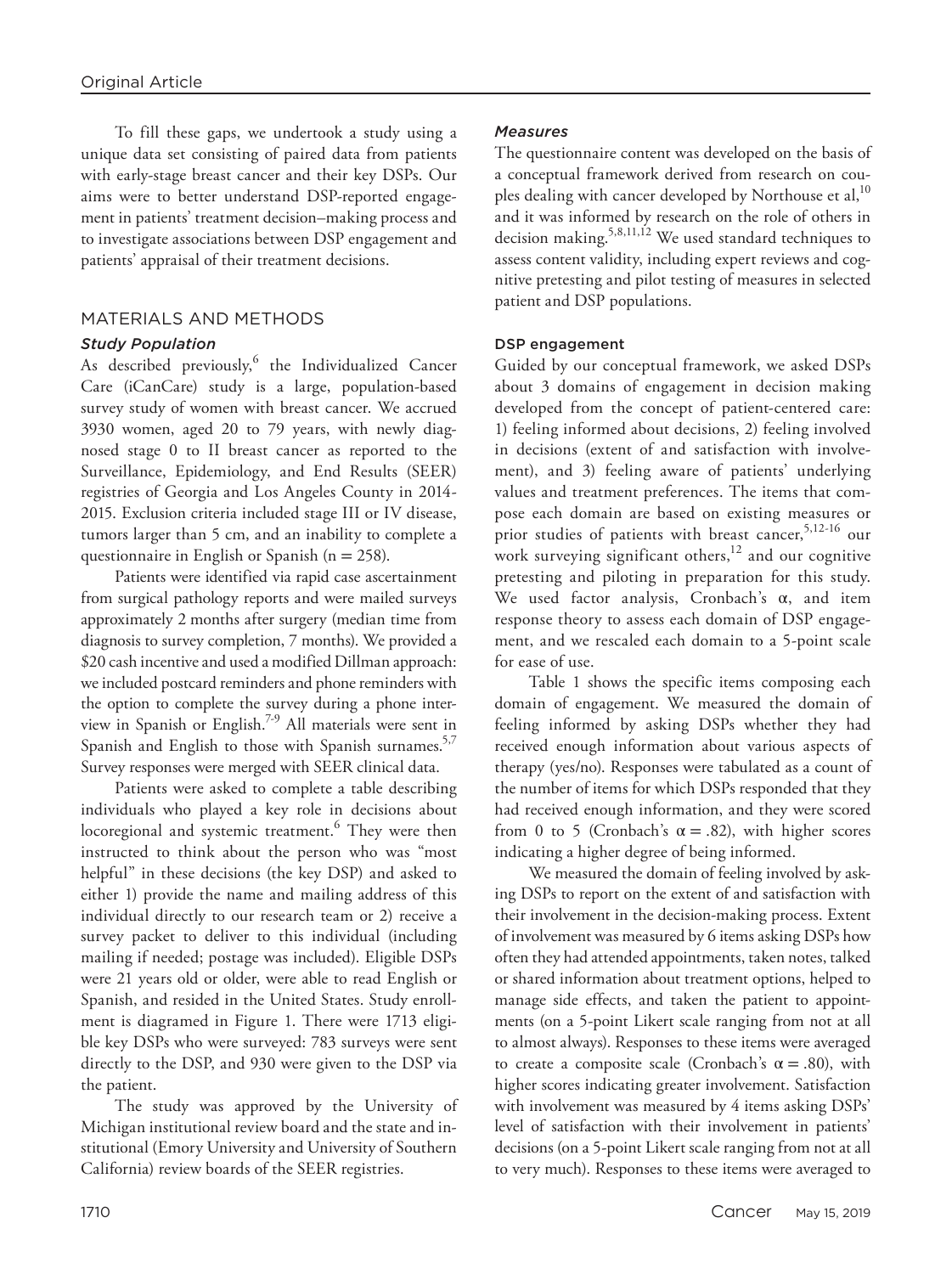

**Figure 1.** Flow of DSPs, starting with the initial patient sample, into the study. DSP indicates decision support person.

create a composite scale (Cronbach's  $\alpha = .83$ ), with higher scores indicating higher levels of satisfaction.

The domain of feeling aware was measured by 4 items asking DSPs how much the patient had discussed treatment preferences with them (on a 4-point Likert scale ranging from not at all to a lot). Responses to these items were averaged to create a composite scale (Cronbach's  $\alpha = .76$ ), with higher scores indicating higher levels of awareness. All 4 scales were rescaled to range from 0 to 5 for ease of comparison.

## Other DSP variables

DSPs were asked to specify their relationship with the patient and were then categorized into DSP types: husband/ partner, daughter, other family member, or friend/other nonfamily member. DSPs also reported their age, race and ethnicity (including the primary language spoken among Latino DSPs), and educational attainment (high school graduate or less, some college, or college degree or more). We also assessed DSPs' objective knowledge about different treatment options with a validated 5-item knowledge scale for locoregional treatment<sup>17</sup> adapted from a prior 12-item knowledge scale.<sup>18</sup>

#### Independent patient variables

Because of expected colinearity between DSP and patient sociodemographic factors, only relevant patient clinical factors were included in these analyses. Patients reported their comorbid health conditions  $(0/\geq 1)$  and their cancer treatment in agreement with prior work,<sup>19</sup> including the receipt of chemotherapy (yes/no), the receipt of radiation therapy (yes/no), and the primary surgical treatment (lumpectomy/mastectomy). The breast cancer stage (0, I, or II) was obtained from SEER.

#### Measures of patient appraisal of decision making

We assessed 2 related but distinct domains of patients' appraisal of their own decision making: 1) subjective decision quality (SDQ) and 2) deliberation (or the extent of "thinking through" the treatment options). As previously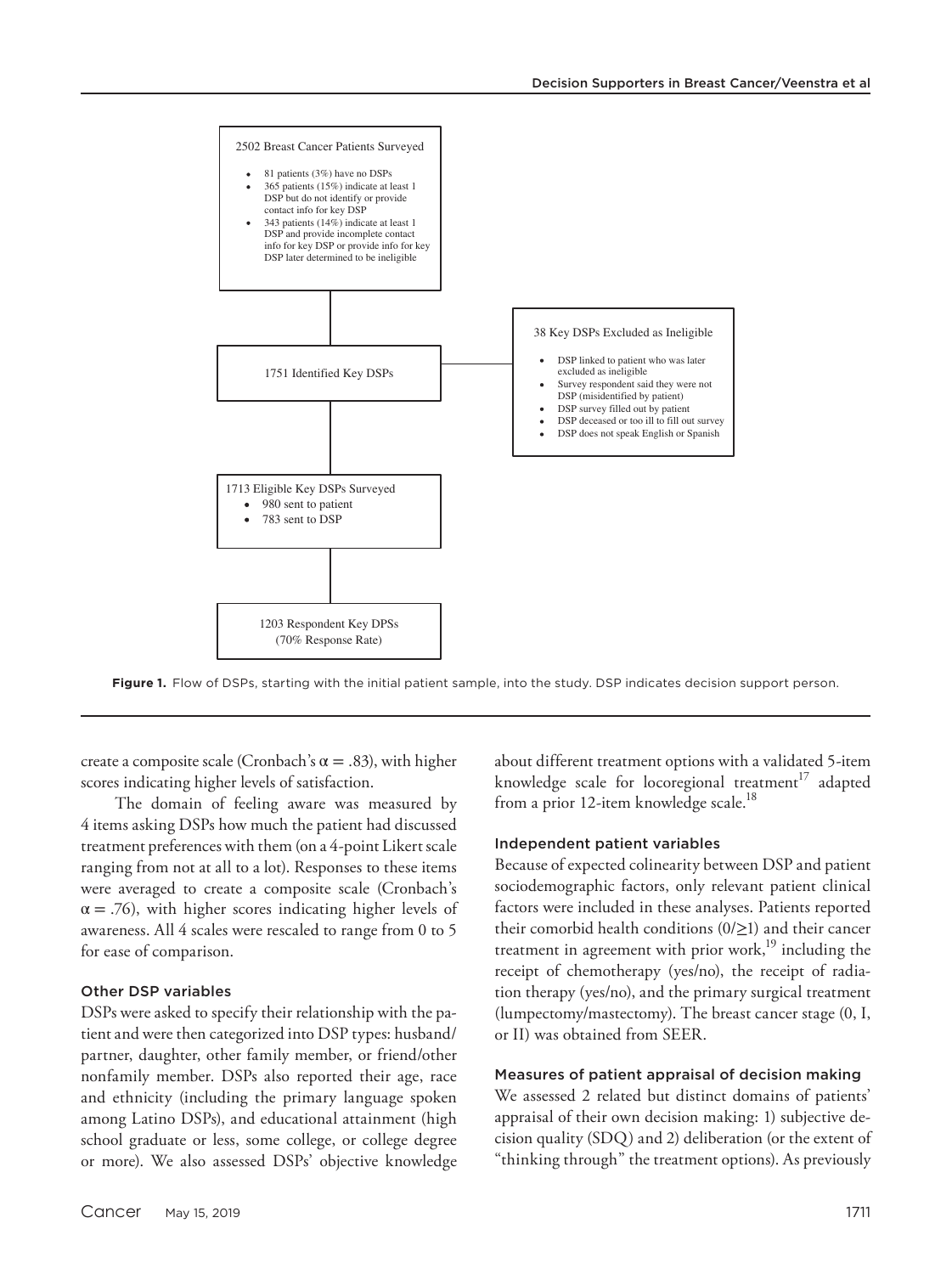| Domain   | Definition                                           | Items                                                                                                                                                                                                                 |
|----------|------------------------------------------------------|-----------------------------------------------------------------------------------------------------------------------------------------------------------------------------------------------------------------------|
| Informed | Knowledge of risks and benefits of treatment options | When her treatment decisions were being made, did you get enough information<br>about (yes/no)<br>• Risks/benefits of surgical treatment options?<br>Coping with your loved one's/friend's cancer and treatment?<br>٠ |
|          |                                                      | Helping your loved one/friend to manage side effects?                                                                                                                                                                 |
|          |                                                      | Long-term effects of treatment?                                                                                                                                                                                       |
|          |                                                      | Risk of breast cancer recurrence?<br>٠                                                                                                                                                                                |
| Involved | Extent of involvement in decision making             | During the treatment decision-making process, how often did you (on a 5-point<br>scale ranging from never to very often)                                                                                              |
|          |                                                      | • Attend physician appointments where decisions about her treatment were<br>discussed?                                                                                                                                |
|          |                                                      | • Take notes for her during a doctor's appointment?                                                                                                                                                                   |
|          |                                                      | Talk to her about treatment options?                                                                                                                                                                                  |
|          |                                                      | Share information with her from other sources about treatment options<br>$\bullet$<br>(eg, from the Internet)?                                                                                                        |
|          |                                                      | • Help her to manage side effects?                                                                                                                                                                                    |
|          |                                                      | • Help to take her to follow-up appointments?                                                                                                                                                                         |
|          | Satisfaction with involvement in decision making     | Would you say you (on a 5-point scale ranging from not at all to very much)                                                                                                                                           |
|          |                                                      | • Would like to have had more information when making treatment decisions?                                                                                                                                            |
|          |                                                      | • Would like to have participated more in making treatment decisions?                                                                                                                                                 |
|          |                                                      | • Are satisfied with the amount of involvement you had when your loved one/<br>friend was making treatment decisions?                                                                                                 |
|          |                                                      | • Are satisfied that you were adequately informed about the issues important to<br>the decision about treatment?                                                                                                      |
| Aware    | Awareness of patients' preferences and values        | How much did your loved one/friend talk to you about how she felt about the pros<br>and cons of (on a 4-point scale ranging from not at all to a lot)                                                                 |
|          |                                                      | Different surgical options?<br>٠                                                                                                                                                                                      |
|          |                                                      | Having radiation?                                                                                                                                                                                                     |
|          |                                                      | Keeping or losing her breast(s)?                                                                                                                                                                                      |
|          |                                                      | Having chemotherapy?                                                                                                                                                                                                  |

reported,<sup>20,21</sup> SDQ was measured with a 5-item scale assessing the degree to which patients felt informed, involved, satisfied, and not regretful with respect to the locoregional treatment decision–making process. Deliberation was measured with a 4-item scale developed from a public deliberation scale $^6$  assessing the degree to which patients thought through their treatment-related decisions. In agreement with prior studies, both measures were dichotomized with high and low cut points; an overall SDQ score higher than 4 indicated greater  $SDQ<sub>1</sub><sup>7,22</sup>$  and an overall deliberation score higher than 4 indicated a more deliberative decision.<sup>23</sup>

#### *Statistical Analyses*

Analyses were performed in 2 steps. First, we investigated decision outcomes among all patients for associations between whether or not a patient had a DSP and her SDQ and deliberation. Then, among those patients with paired data from key DSPs, we investigated the components of DSP engagement and associations between DSP engagement and patient decision outcomes. Using chi-square tests, we evaluated bivariate associations between each domain of DSP engagement (informed, involved, and aware) and independent DSP variables. We used analysis of variance and multivariable logistic regression to compare the

domains of DSP engagement with the patient-reported decision outcomes of SDQ and deliberation.

To reduce potential bias due to nonresponse, weights were created with a logistic regression of DSP nonresponse on demographic characteristics of the patients, and they were used in the multivariable analysis.24 All statistical tests were 2-sided; *P* values <.05 were considered significant. Analyses were conducted with SAS 9.4 (SAS, Cary, North Carolina).

#### RESULTS

## *Study Cohort*

Of the 3672 eligible patients surveyed, 2502 completed the survey (68% response rate); 1203 DSPs returned surveys (70% response rate) for a final analytic cohort for this article of 1203 patients and their corresponding key DSPs. Response rates were significantly lower for DSPs of patients who were nonwhite, had lower incomes, were unpartnered, and were in Georgia.

# *Decision Outcomes for Patients With and Without DSPs*

Of the 2502 patients who responded to the survey, 81 (3%) said that they had no DSP. Compared with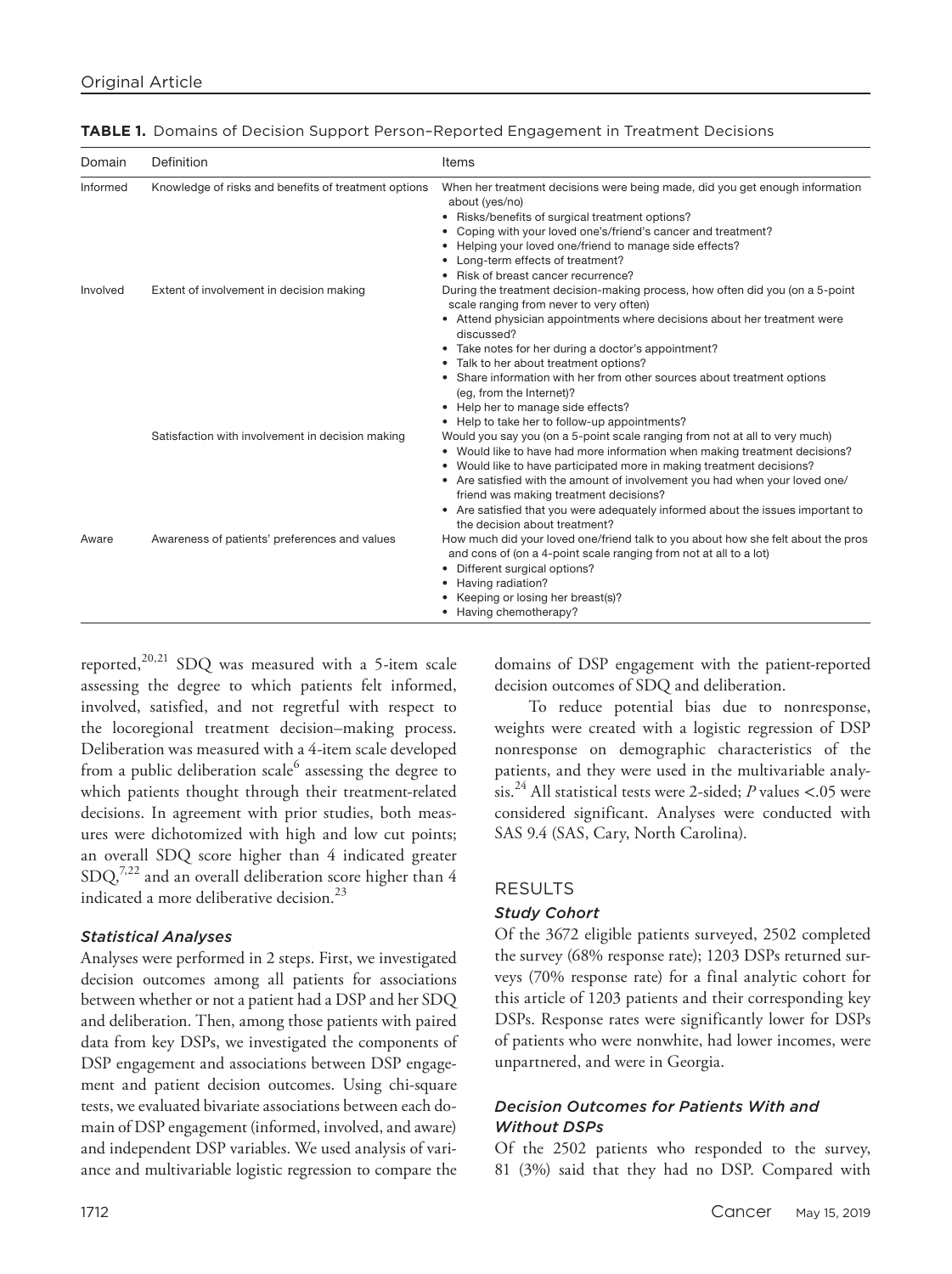patients who had at least 1 DSP (whether or not they provided their contact information), patients with no DSPs had lower mean deliberation scores (mean difference, 0.54; 95% confidence interval, 0.29-0.79; *P* < .01). There was no significant association between whether or not patients had a DSP and SDQ (data not shown).

## *DSP Characteristics*

Just under half of the DSPs (43%) were husbands/partners; 23% were daughters, 23% were other family members, and 10% were friends or other nonfamily members. Most DSPs were 65 years old or younger, white, and college graduates; 21% were Latino, 17% were black, and 20% had a high school education or less. Among the patients, 56% had stage I disease. Just more than 30% received chemotherapy, 50% received radiation, 62% underwent lumpectomy, and 38% underwent mastectomy (including unilateral and bilateral mastectomy; Table 2). Further details regarding variations in DSP types and characteristics by patient characteristics have been reported previously.<sup>6</sup>

## *Engagement Measures and Engagement by DSP Characteristics*

In bivariate analyses, husbands/partners were significantly more likely to report higher scores on all domains of engagement (informed, involved [extent and satisfaction], and aware) than other types of DSPs (all *P* values <.01). Other findings include a higher mean extent of involvement among English- and Spanish-speaking Latinos  $(P = .02)$  in comparison with other racial/ethnic groups but lower satisfaction with their involvement  $(P < .01)$ . The mean score and interquartile range for each domain as well as further details of variations in DSP engagement by DSP characteristics are shown in Table 3.

## *DSP Engagement and Patient Decision Appraisal*

After adjustments for DSP and patient covariates, having a highly informed DSP was associated with higher odds of greater patient-reported SDQ (odds ratio, 1.46; 95% confidence interval, 1.03-2.08;  $P = .03$ ). Having a highly aware DSP was associated with higher odds of a more deliberative decision (odds ratio, 1.83; 95% confidence interval, 1.36-2.47; *P* < .01; Table 4).

## DISCUSSION

In this study, we assessed a novel construct—the engagement of key DSPs in the decision-making process of patients with breast cancer—in 3 domains: **TABLE 2.** Characteristics of DSPs (n = 1203 DSPs) and Patients (n = 1203)

| Characteristic           | No. (%)  |
|--------------------------|----------|
| <b>DSPs</b>              |          |
| DSP type                 |          |
| Husband/partner          | 512 (43) |
| Daughter                 | 277 (23) |
| Other family             | 268 (23) |
| Friend/other nonfamily   | 122 (10) |
| Age                      |          |
| ≤50 y                    | 469 (40) |
| $51 - 65y$               | 412 (35) |
| $>65$ y                  | 302 (26) |
| Race                     |          |
| White                    | 629 (53) |
| Black                    | 198 (17) |
| Asian                    | 89 (8)   |
| Latino, English-speaking | 160 (13) |
| Latino, Spanish-speaking | 99 (8)   |
| Other                    | 12(1)    |
| Education                |          |
| High school or less      | 241 (20) |
| Some college             | 383 (32) |
| College graduate         | 563 (47) |
| Patients                 |          |
| Comorbid conditions      |          |
| 0                        | 800 (67) |
| $\geq$ 1                 | 403 (33) |
| Stage                    |          |
| 0                        | 187 (16) |
| ı                        | 653 (56) |
| Ш                        | 327 (28) |
| Chemotherapy             |          |
| Yes                      | 371 (31) |
| No                       | 811 (69) |
| Radiation                |          |
| Yes                      | 591 (50) |
| No                       | 587 (50) |
| Surgery                  |          |
| Lumpectomy               | 747 (62) |
| Mastectomy               | 456 (38) |

Abbreviation: DSP, decision support person.

Percentages may not add up to 100% because of rounding; n values may not add up to 1203 because of missing values.

informed, involved, and aware. We found that DSPs felt highly engaged in the decision-making process and that this varied with the sociodemographic characteristics of the DSPs.

Ours is the first study to suggest that among patients with a key DSP, engaging that person can have a positive influence on important decision appraisal outcomes, including SDQ and deliberation. Our findings suggest that having an informed DSP may be one way to achieve better SDQ. This may be because being informed is a key component of SDQ, and the informed DSP contributes to that component.<sup>20</sup> Although feeling informed is not the same as possessing objective knowledge, our measure of DSPs' objective knowledge was not associated with SDQ. Importantly, the 2 measures were not correlated in our data, and this suggests that a DSP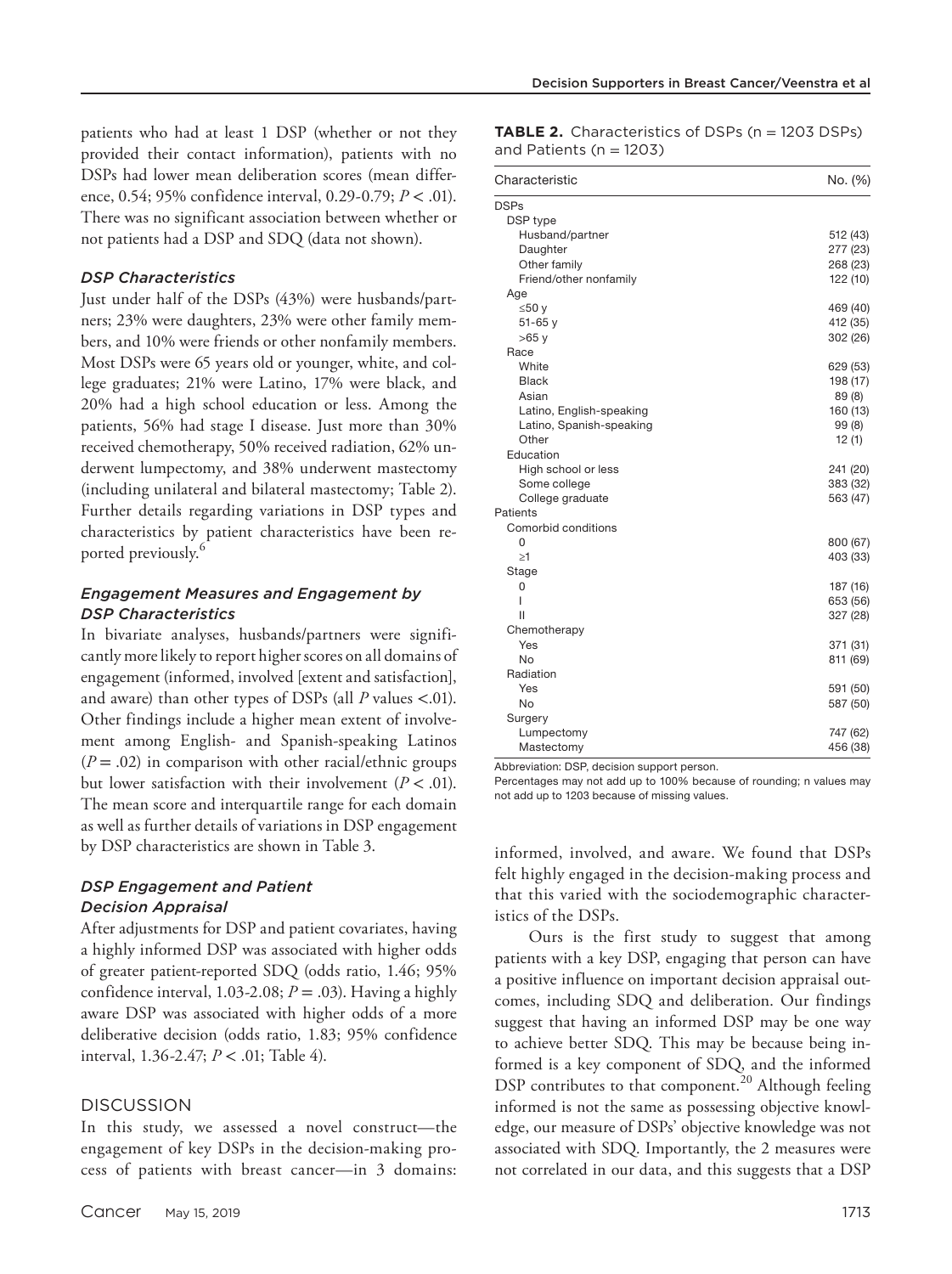|                          |                                          |                | Involved                                  |                |                                                         |        |                                          |                |
|--------------------------|------------------------------------------|----------------|-------------------------------------------|----------------|---------------------------------------------------------|--------|------------------------------------------|----------------|
|                          | Informed (Mean Score,<br>3.75; IQR, 3-5) |                | Extent (Mean Score,<br>3.63; IQR, 3-4.59) |                | Satisfaction (Mean<br>Score, 4.1; IQR,<br>$3.67 - 4.83$ |        | Aware (Mean Score,<br>3.82; IQR, 2.92-5) |                |
| Characteristic           | Mean Score                               | $\overline{P}$ | Mean Score                                | $\overline{P}$ | Mean Score                                              | P      | Mean Score                               | $\overline{P}$ |
| DSP type                 |                                          | < .01          |                                           | < .01          |                                                         | > 0.01 |                                          | $-.01$         |
| Husband/partner          | 4.07                                     |                | 4.15                                      |                | 4.10                                                    |        | 3.41                                     |                |
| Daughter                 | 3.55                                     |                | 3.95                                      |                | 3.81                                                    |        | 3.18                                     |                |
| Other family             | 3.55                                     |                | 3.71                                      |                | 3.81                                                    |        | 3.23                                     |                |
| Friend/other nonfamily   | 3.27                                     |                | 3.18                                      |                | 3.84                                                    |        | 3.22                                     |                |
| Age                      |                                          | < .01          |                                           | .76            |                                                         | .07    |                                          | .16            |
| ≤50 y                    | 3.52                                     |                | 3.92                                      |                | 3.84                                                    |        | 3.23                                     |                |
| $51 - 65y$               | 3.86                                     |                | 3.91                                      |                | 3.99                                                    |        | 3.34                                     |                |
| >65y                     | 3.98                                     |                | 3.89                                      |                | 4.02                                                    |        | 3.32                                     |                |
| Race and ethnicity       |                                          | .81            |                                           | .02            |                                                         | $-.01$ |                                          | $-.01$         |
| White                    | 3.82                                     |                | 3.91                                      |                | 4.19                                                    |        | 3.37                                     |                |
| <b>Black</b>             | 3.71                                     |                | 3.75                                      |                | 3.77                                                    |        | 3.10                                     |                |
| Asian                    | 3.53                                     |                | 3.78                                      |                | 3.37                                                    |        | 3.08                                     |                |
| Latino, English-speaking | 3.55                                     |                | 3.97                                      |                | 3.82                                                    |        | 3.35                                     |                |
| Latino, Spanish-speaking | 3.98                                     |                | 4.17                                      |                | 3.34                                                    |        | 3.27                                     |                |
| Education                |                                          | .01            |                                           | .61            |                                                         | $-.01$ |                                          | .65            |
| High school or less      | 4.10                                     |                | 3.92                                      |                | 3.67                                                    |        | 3.25                                     |                |
| Some college             | 3.79                                     |                | 3.89                                      |                | 3.96                                                    |        | 3.30                                     |                |
| College graduate         | 3.63                                     |                | 3.93                                      |                | 4.03                                                    |        | 3.31                                     |                |

## **TABLE 3.** Bivariate Analyses of the 3 Domains of DSP Engagement by DSP Characteristic

Abbreviations: DSP, decision support person; IQR, interquartile range.

## **TABLE 4.** Multivariable Regression Models of Patient Decision Appraisal

|                           | Subjective Decision Quality <sup>a</sup> |     | Deliberation <sup>b</sup> |        |  |
|---------------------------|------------------------------------------|-----|---------------------------|--------|--|
| <b>DSP Characteristic</b> | Odds Ratio (95% CI)                      |     | Odds Ratio (95% CI)       |        |  |
| Informed                  | 1.46 (1.03-2.08)                         | .03 | $0.76(0.56-1.02)$         | .06    |  |
| Involved                  | $0.89(0.63 - 1.38)$                      | .54 | $0.92(0.68-1.23)$         | .57    |  |
| Aware                     | $0.86(0.60-1.23)$                        | .40 | $1.83(1.36 - 2.47)$       | $-.01$ |  |
| Objective knowledge       | $0.91(0.66 - 1.27)$                      | .59 | $1.25(0.94 - 1.65)$       | .12    |  |

Abbreviations: CI, confidence interval; DSP, decision support person.

<sup>a</sup>DSP race was also significantly associated with subjective decision quality.

<sup>b</sup>DSP race and education as well as patient comorbid conditions and surgery type were also significantly associated with deliberation. Models were also adjusted for DSP age, patient stage, receipt of chemotherapy, receipt of radiation, and Surveillance, Epidemiology, and End Results site without significant associations with patient decision appraisal.

who feels more informed is better able to provide decision support that feels helpful to the patient.

In prior work, we found that women who involved greater numbers of DSPs in their treatment decisions reported more deliberative decisions.<sup>6</sup> We believe that this analysis expands this work by showing that having a more aware key DSP is also associated with more deliberation. We acknowledge that a more deliberative decision is not necessarily a "good" one; patients and DSPs may spend a lot of time thinking through a decision and ultimately choose a treatment against the recommendation of their health care provider. $^{25}$  Yet, studies suggest that the process of decision making is an important outcome in itself, $^{26}$  and feeling rushed

may cause dissatisfaction with this process.<sup>20</sup> Further work to assess the clinical outcomes of these decisions is needed.

Our results linking DSP engagement to patientreported decision appraisal have important clinical implications. The need for interventions to support patient decision making as a means of improving decision quality and patient-centered care has been identified.<sup>1</sup> Our findings and limited other work suggest that to have the greatest impact, interventions designed to support patient decision making should incorporate informal decision supporters. We believe that there may be an opportunity for decision aids to include modules for patients to view together with their DSPs and to facilitate interaction over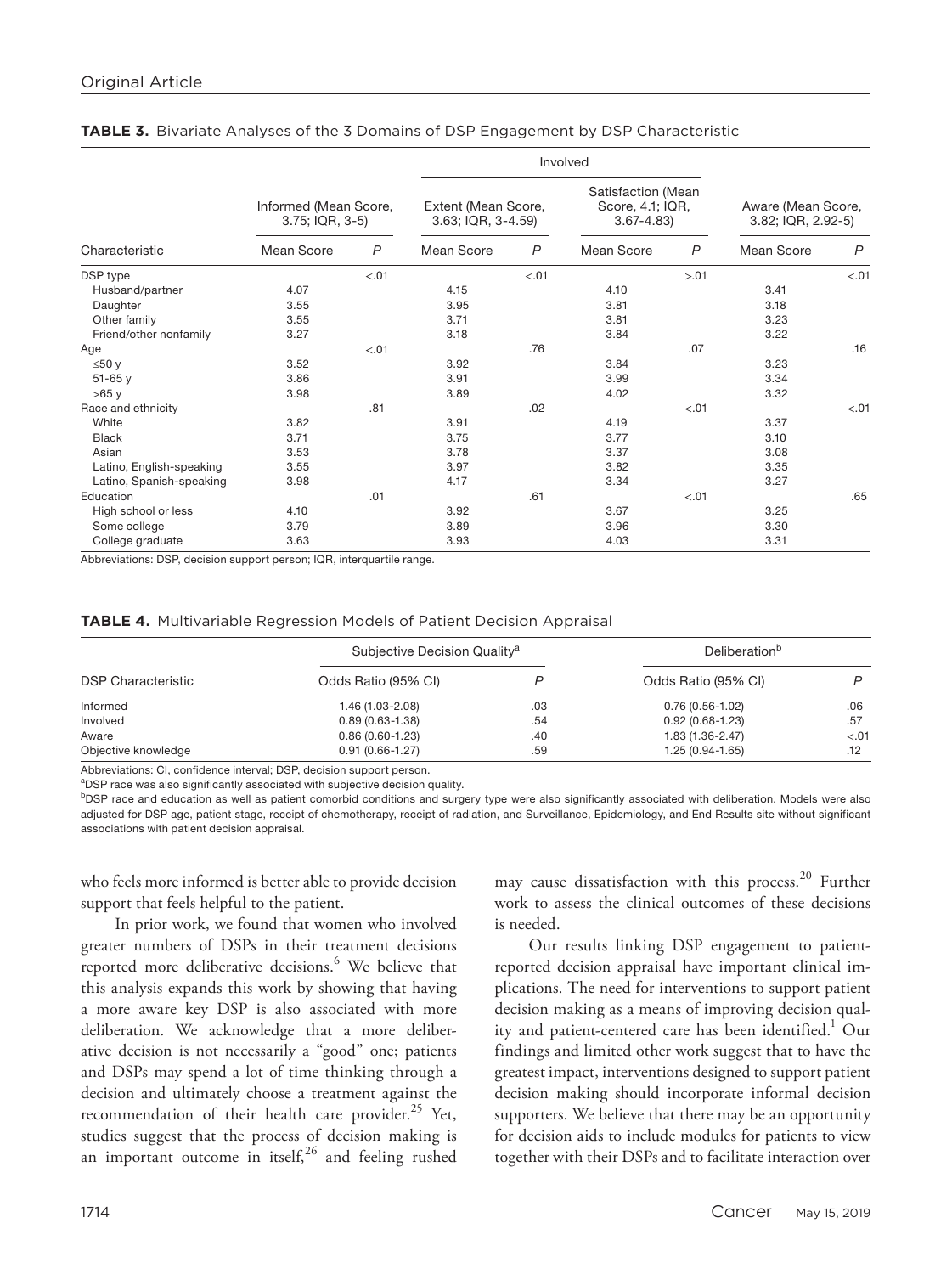geographic distance for DSPs who do not live with or near the patient. Such interventions would promote DSP engagement beyond just husbands/partners and potentially translate into positive impacts on patients' decision appraisal.

Our findings also highlight the potential for interventions aimed at DSPs themselves to support engagement with patients in treatment decision making. Such interventions could include educational modules to better meet the informational needs of DSPs and suggest meaningful ways to become involved in patients' decision making. Exercises to improve DSPs' awareness of patients' values and preferences could also be included. Our finding that Latino DSPs reported a higher extent of but lower satisfaction with involvement is consistent with our prior work identifying a mismatch between actual and desired involvement in partners of Latina patients with breast cancer.<sup>12</sup> Together, these results suggest a need to help to better align patient and DSP expectations and preferences for involvement in a potentially vulnerable population in which language and health literacy may represent barriers to achieving optimal decision processes. Given their high reported extent of involvement, Latino DSPs may be an ideal population to include in further research because an intervention would not need to "bring them to the table" but could instead focus on maintaining their engagement in a meaningful way. The distinct domains of DSP engagement assessed in this study together represent a taxonomy of engagement to be further explored in future research.

Although our study was a large, population-based survey of a diverse sample of patients and DSPs with high response rates and used novel methodology to identify and survey DSPs, there are potential limitations. Recall bias is possible; to mitigate this, we anchored questions around specific memorable activities. It is possible that DSPs who did not respond may have had lower engagement. Our innovative measures of DSP engagement were based on existing frameworks and subjected to extensive pilot testing, but we created them de novo, and they should be validated in other populations of DSPs and cancer patients. The findings for race/ethnicity should be viewed with caution because they may reflect cultural differences in how DSPs respond to the questions rather than underlying differences in engagement. Finally, our study included only women who had received breast cancer treatment in Georgia and Los Angeles and their DSPs and, therefore, may not be geographically generalizable.

In conclusion, informal decision supporters are engaged in the treatment decision–making processes of patients with breast cancer. Such engagement is associated with positive appraisal of this process among patients, yet there are subgroups of DSPs with low engagement. Our work has important clinical implications not just for patients but also for families, who are also affected by the cancer and treatment experience. Armed with the knowledge about the key role played by DSPs, clinicians and researchers can develop decision support tools to be used by patients along with their DSPs as well as DSPfacing interventions to improve engagement. Ultimately, such tools may improve the quality of patients' decision making, their satisfaction with their decisions, and their clinical outcomes.

# FUNDING SUPPORT

This work was funded by the National Cancer Institute (through grant P01CA163233 to the University of Michigan) and the American Cancer Society (through grant RSG-14-035-01). Cancer incidence data collection was supported by the California Department of Public Health (pursuant to California Health and Safety Code Section 103885), the National Program of Cancer Registries of the Centers for Disease Control and Prevention (under cooperative agreement 5NU58DP003862-04/DP003862), and the Surveillance, Epidemiology, and End Results program of the National Cancer Institute (under contract HHSN261201000140C awarded to the Cancer Prevention Institute of California, under contract HHSN261201000035C awarded to the University of Southern California, and under contract HHSN261201000034C awarded to the Public Health Institute). Cancer incidence data collection in Georgia was supported by the National Cancer Institute (under contract HHSN261201300015I, task order HHSN26100006) and the Centers for Disease Control and Prevention (under cooperative agreement 5NU58DP003875-04-00). The ideas and opinions expressed herein are those of the authors. The State of California, the Department of Public Health, the National Cancer Institute, and the Centers for Disease Control and Prevention and their contractors and subcontractors had no role in the design or conduct of the study; the collection, management, analysis, or interpretation of the data; or the preparation, review, or approval of the manuscript. Christine M. Veenstra was supported by the National Cancer Institute (through grant K07CA196752-01) and the University of Michigan Comprehensive Cancer Center (through a Cancer Control and Population Sciences Career Development Award).

#### CONFLICT OF INTEREST DISCLOSURES The authors made no disclosures.

## AUTHOR CONTRIBUTIONS

**Christine M. Veenstra:** Conceptualization, methodology, investigation, writing–original draft, writing–review and editing, and visualization. **Lauren P. Wallner:** Writing–original draft, writing–review and editing, and visualization. **Paul H. Abrahamse:** Methodology, software, formal analysis, investigation, writing–original draft, writing–review and editing, and visualization. **Nancy K. Janz:** Conceptualization, methodology, investigation, and writing–review and editing. **Steven J. Katz:** Conceptualization, methodology, investigation, and writing– review and editing. **Sarah T. Hawley:** Conceptualization, methodology, investigation, writing–original draft, writing–review and editing, and visualization.